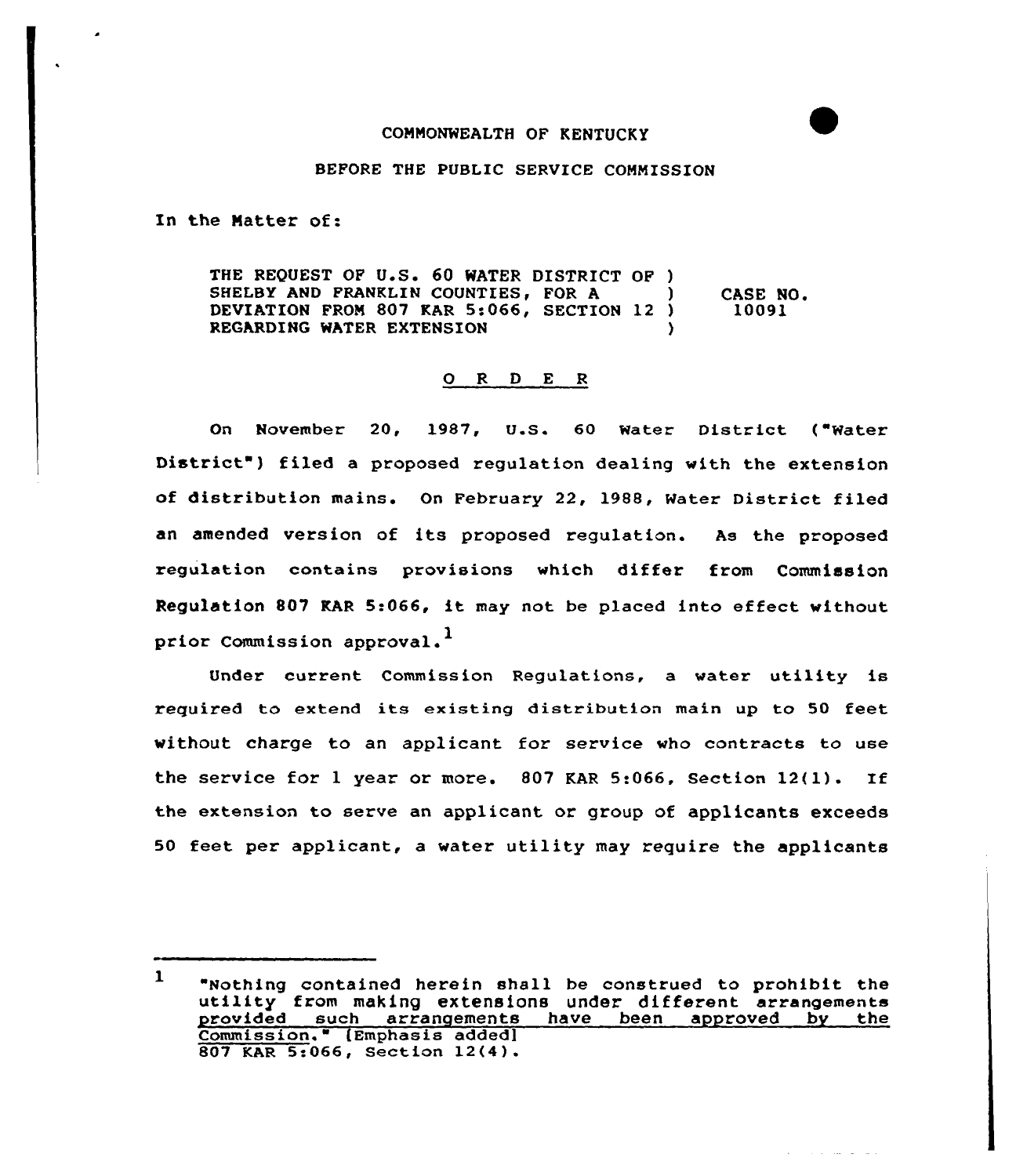to pay the total cost of the excessive footage over 50 feet per applicant.<sup>2</sup> Por 10 years following the construction of the extension, the water utility is then required to refund to those paying for the excess footage the cost of 50 feet of the extension for each additional customer whose service line is directly connected to the extension. 807 EAR 5:066, Section 12(2).

Commission Regulations permit a utility to require a subdivision developer to pay the entire cost of an extension to service the proposed development. For the 10 years following the extension construction, however, the water utility must refund to the developer the cost of 50 feet of the extension for each additional customer connected to the extension. 807 EAR 5:066, section 12(3).

Water District's proposed regulation differs from the Commission Regulation in three respects. First, in addition. to the initial applicants, it requires all customers connected to an extension within 10 years of its completion, to contribute to the cost of the extension. Initial customers would still pay the cost of the extension in excess of 50 feet per customer. Later customers would contribute an amount based upon a recomputation of

the same of the control of the same of the

 $\overline{2}$ The cost of <sup>50</sup> feet of the extension is to be based on the average cost per foot of the total extension. 807 EAR 5:066, Section  $12(2)\bar{d}$ .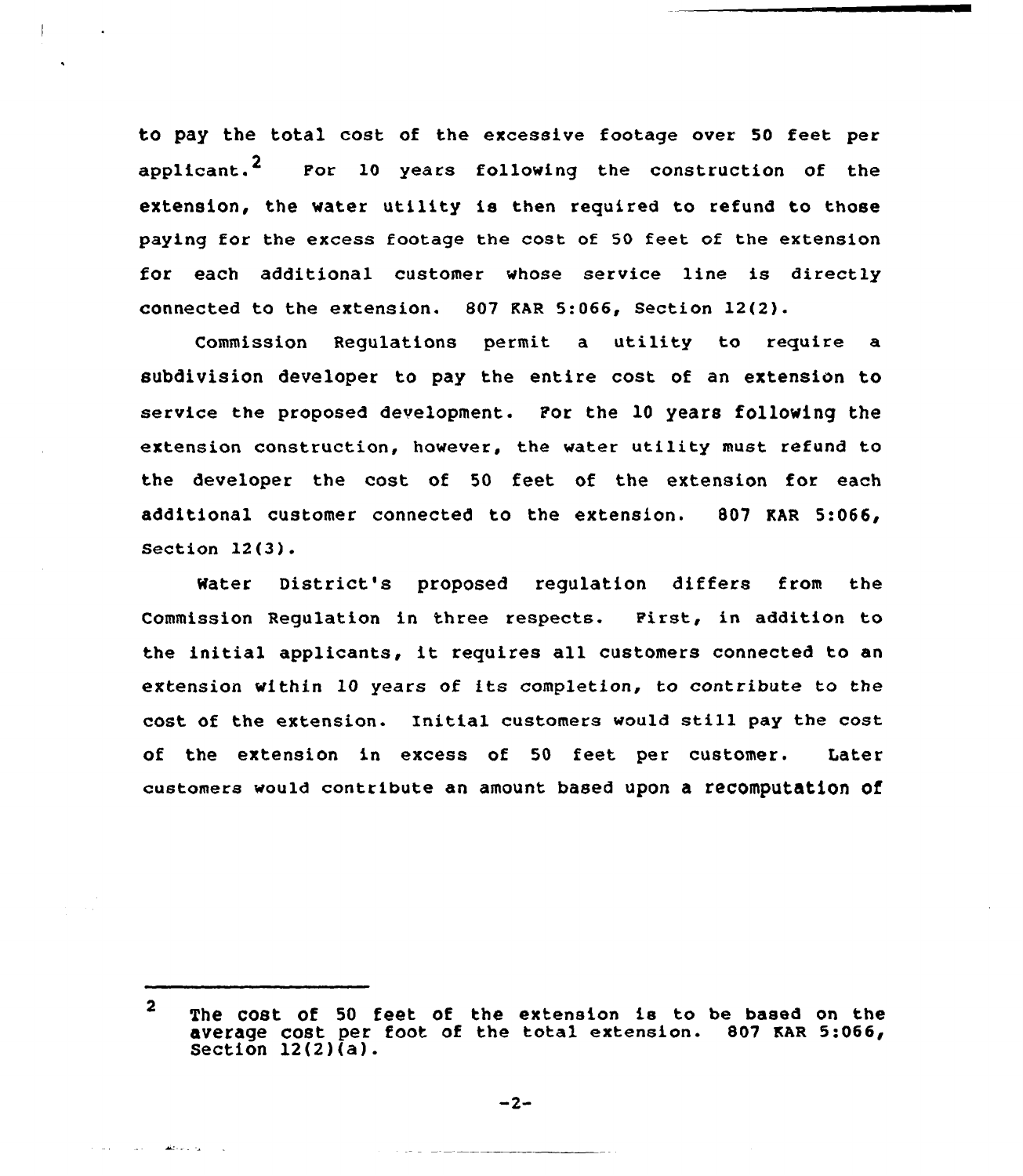Water District's portion of the total  $cost^3$  and earlier customer contributions. Later contributions would be refunded to earlier customers to equalize the amount of contribution for each customer connected to the extension.

Water District asserts that this feature of the proposed regulation will more fairly allocate the cost of main extensions and promote further main extensions. The Commission agrees. Under Commission Regulation 807 RAR 5:066, Section 12(2), initial applicants for service must bear most of the cost of main extensions. Customers who are later connected to the extensions contribute nothing. Although such initial applicants receive a refund from Water District for each new customer connected to the main extension, this refund will not usually allow for a significant reduction or recoupment of investments for long extensions in sparsely populated areas. (Such conditions exist in Water District's service area.) As a result, potential customers are either unwilling or unable to make the investment necessary to construct the extension.

Water District's proposed regulation eliminates this problem by spreading the cost of a main extension over a larger group of customers, thus reducing the ultimate investment of initial customers. By reducing a prospective customer's incentive to delay in applying for service until a main extension has been

 $-3-$ 

 $\overline{\mathbf{3}}$ Mater District would still be required to refund the cost of 50 feet of the extension per new customer connected to the extension.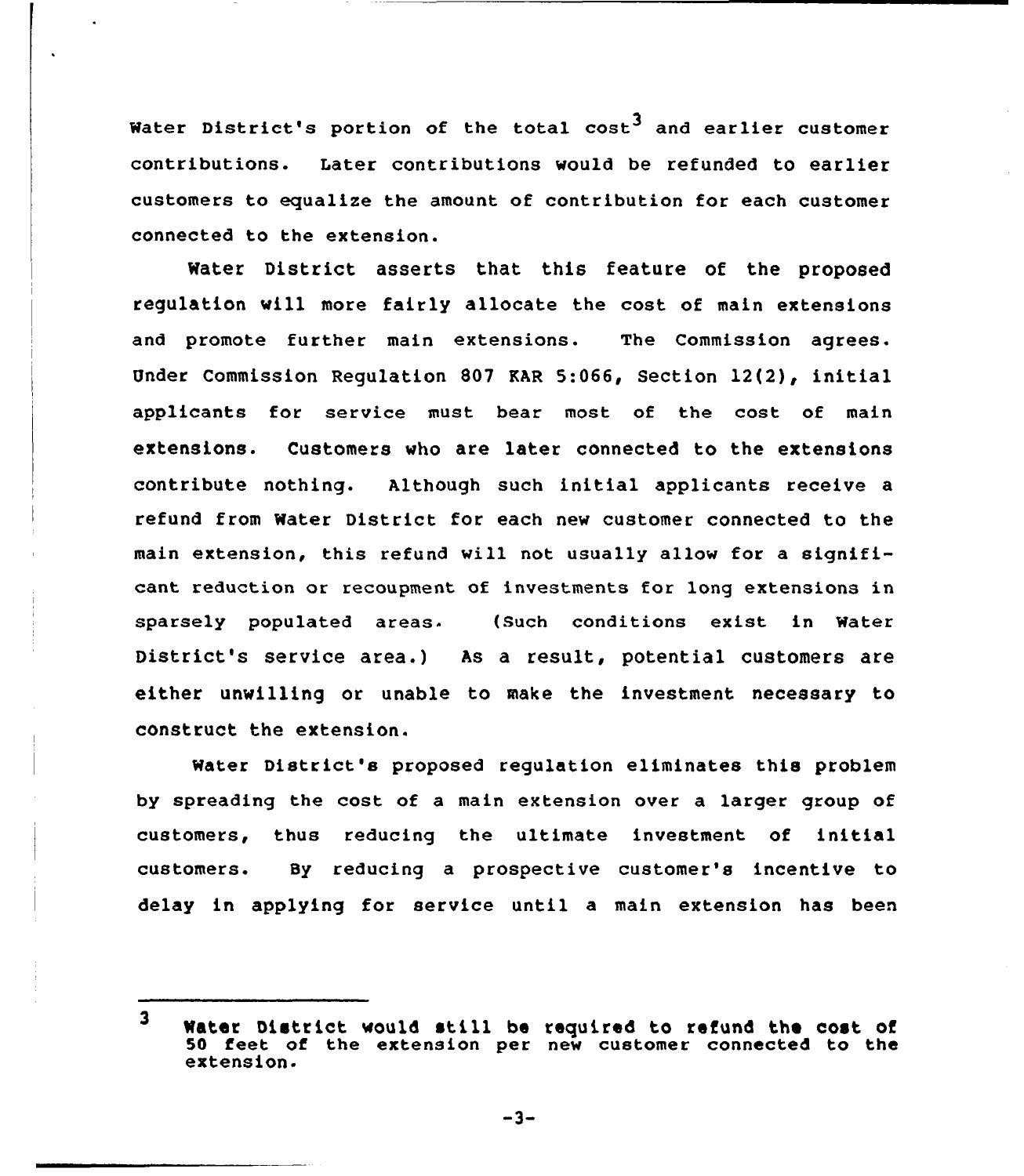constructed and placed in service.<sup>4</sup> the regulation should encourage more prospective customers to apply for service before an extension is constructed and, thus, lower the average initial customer contribution to the extension's cost. The proposed regulation will not change the amount or share of an extension's cost which the Mater District must bear.

Another difference between Water District's propose regulation and Commission Regulation 807 EAR 5:066, Section 12, is the proposed regulation'e provision which permits the Mater District to recover surplus funds which it uses to finance main extensions. The proposed regulation contains specific criteria<sup>5</sup> which, when met, would allow Mater District to contribute surplus funds to the construction of main extensions. These funds would be recovered from the contributions of customers who are later connected to the extension prior to any refund to earlier customers.

5

1. Surplus funds exist.<br>2. A substantial opportunity for repayment of the<br>burplus funds expended exists.<br>3. The proposed extension will not otherwise be

constructed.<br>4. The initial customers unanimously agree to allow Water District to recover its surplus funds before refunds will be made to them.

 $\blacktriangleleft$ Commission Regulations currently do not require <sup>a</sup> customer who is connected to an existing extension to make any contribution to that extension's construction. It is not uncommon for some prospective customers of water utilities to wa't until an extension has been completed before applying for service and, thus, to avoid any cost of the main extension.

The following criteria must be met before surplus funds will<br>be used: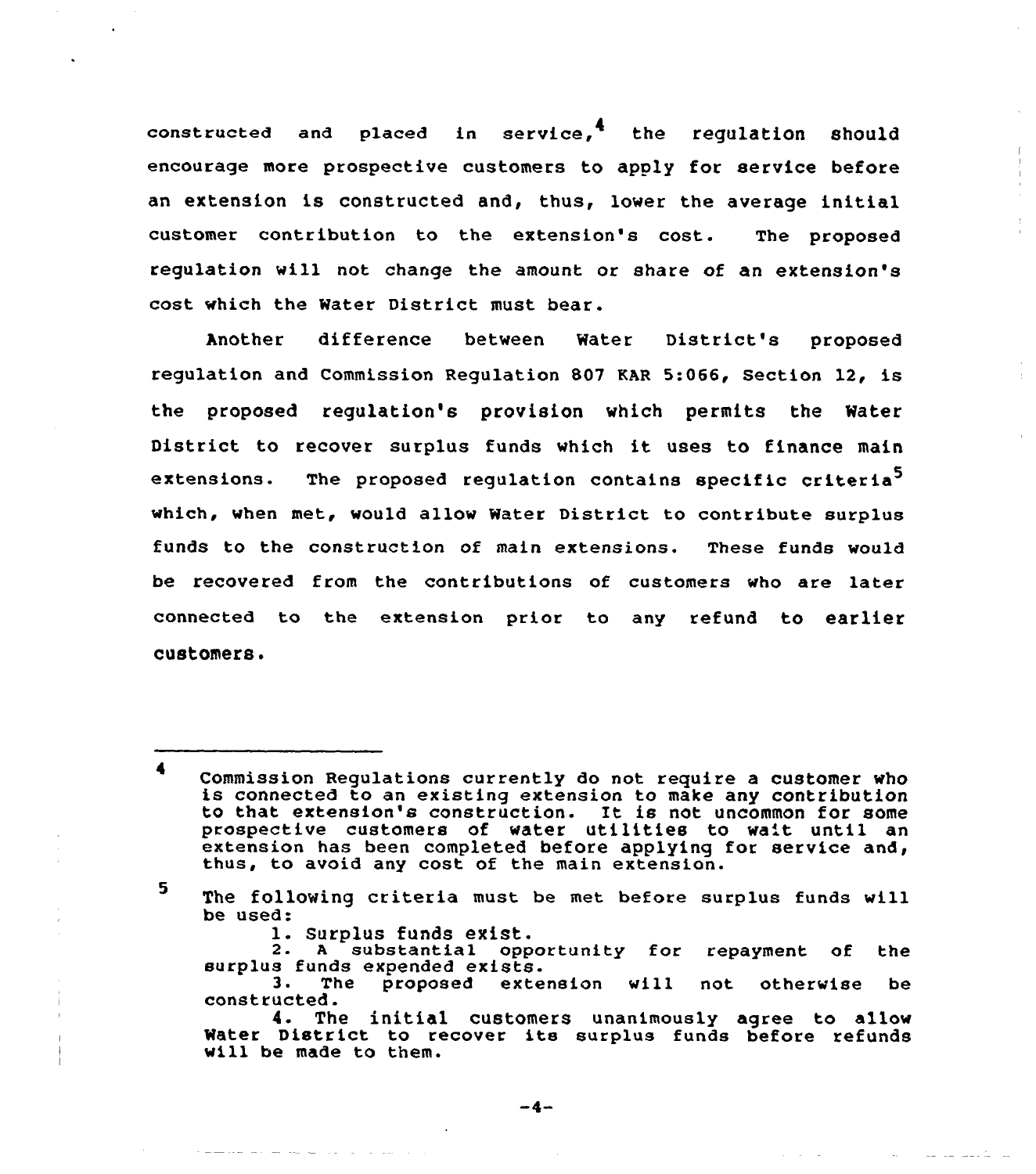Water District argues that this feature of the proposed regulation will allow it to "reduce the up-front per-applicant contribution cost, yet provide for repayment of the District'e surplus contribution."<sup>6</sup> The Commission believes that this feature will promote the construction of main extensions without requiring existing customers to subsidize such construction. Provided Water District uses its surplus funds in <sup>a</sup> nondiscriminatory manner and obtains the unanimous consent of initial customers to its recovery plan, this feature is reasonable and fair.

The final difference between the proposed regulation and Commission Regulation is its treatment of main extensions to proposed real estate subdivisions. Applicants seeking an extension to a proposed real estate subdivision are required by the proposed regulation to pay the entire cost of the extension without the benefit of any refund for customers who are later connected to the extension.

This feature of the proposed regulation represents a significant departure from existing Commission policy. The Commission has long held that a water utility must assume some of the cost of <sup>a</sup> main extension unless it and its prospective customer agree otherwise. Water District has presented no evidence to demonstrate the need for this rule nor has it provided any justification for requiring a subdivision developer to totally finance a main extension which will benefit Mater Dietrict and

<sup>6</sup> Letter from Mr. Donald T. Prather to PSC (Pebruary ll, 1988).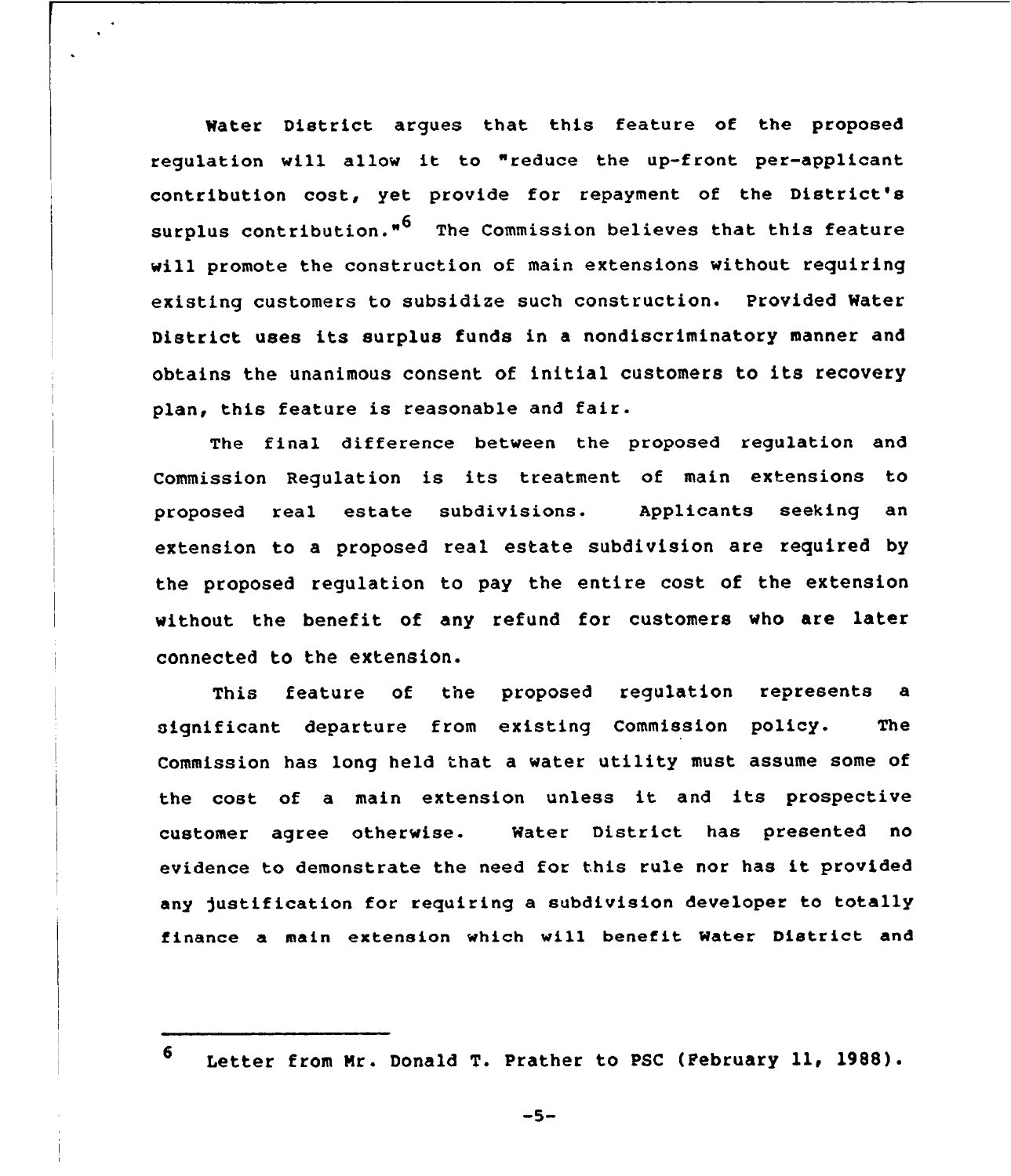its other customers. Without such evidence, we cannot approve this feature of the proposed regulation.

The Commission, after review of the evidence and being advised finds that:

1. The provision of Water District's proposed regulation which requires an applicant seeking a main extension to a proposed real estate subdivision to pay the entire cost of the extension should be disapproved.

2. All other provisions of the proposed regulation are fair, just, and reasonable and should be approved.

IT IS THEREFORE ORDERED that:

l. The provision of the proposed regulation which requires an applicant seeking a main extension to a proposed real estate subdivision to pay the entire cost of the extension be, and it hereby is, disapproved.

2. All other provisions of Water District's proposed regulation be, and they hereby are, approved.

3. Within 30 days of the date of this Order, Water District shall file its tariff with this Commission stating its regulation on distribution extensions containing those provisions approved herein.

 $-6-$